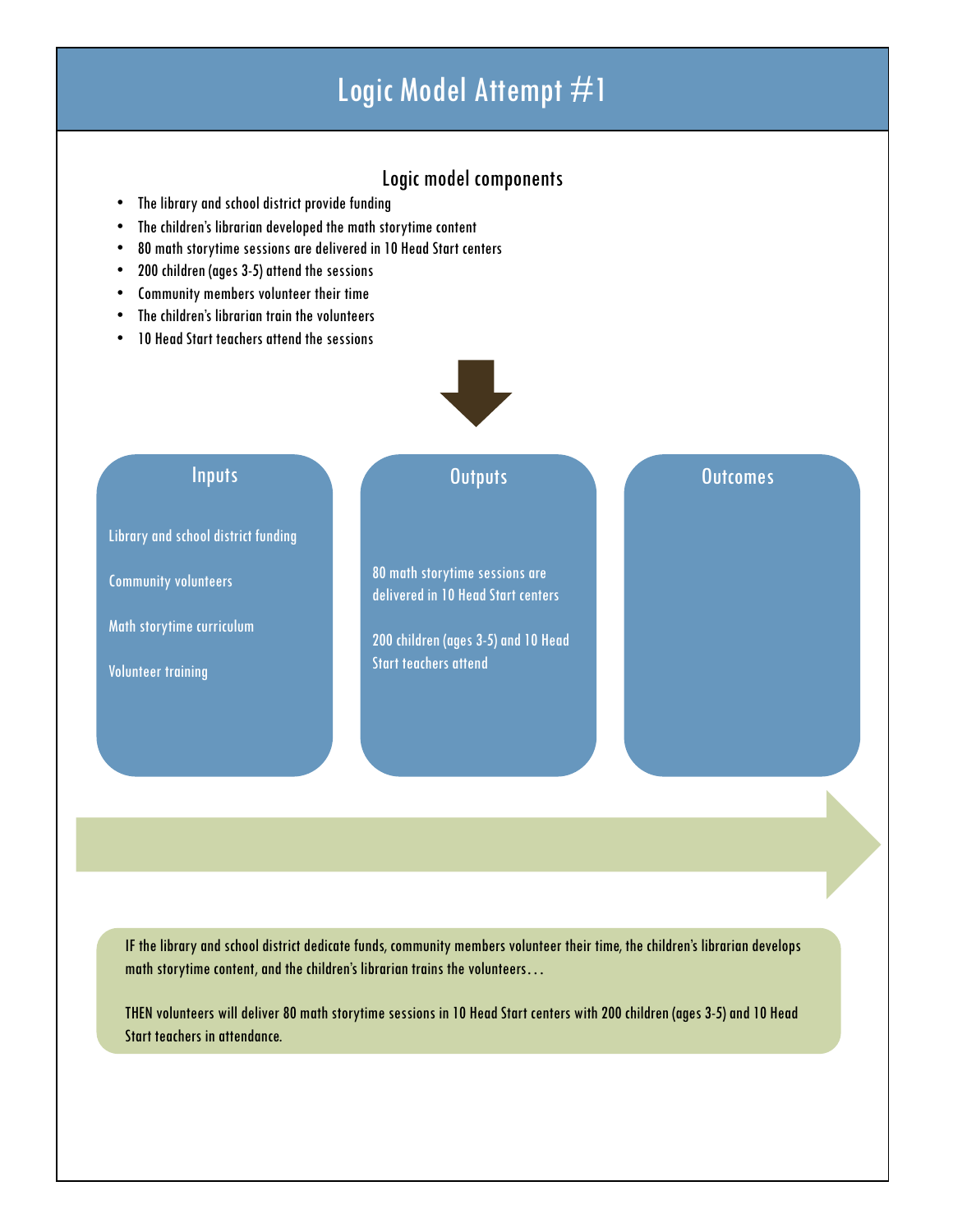# Logic Model Attempt #2

## Logic model component that is added

• Participating children perform better on math assessments in elementary school

# Inputs

Library and school district funding

Community volunteers

Math storytime curriculum

Volunteer training

# **Outputs**

80 math storytime sessions are delivered in 10 Head Start centers

200 children (ages 3-5) and 10 Head Start teachers attend

### **Outcomes**

Children perform better on math assessments in elementary school

IF the library and school district dedicate funds, community members volunteer their time, the children's librarian develops math storytime content, and the children's librarian trains the volunteers...

THEN volunteers will deliver 80 math storytimesessions in 10 Head Start centers with 200 children (ages 3-5) and 10 Head Start teachers in attendance…

And THEN participating children will perform better on math assessments in elementary school.